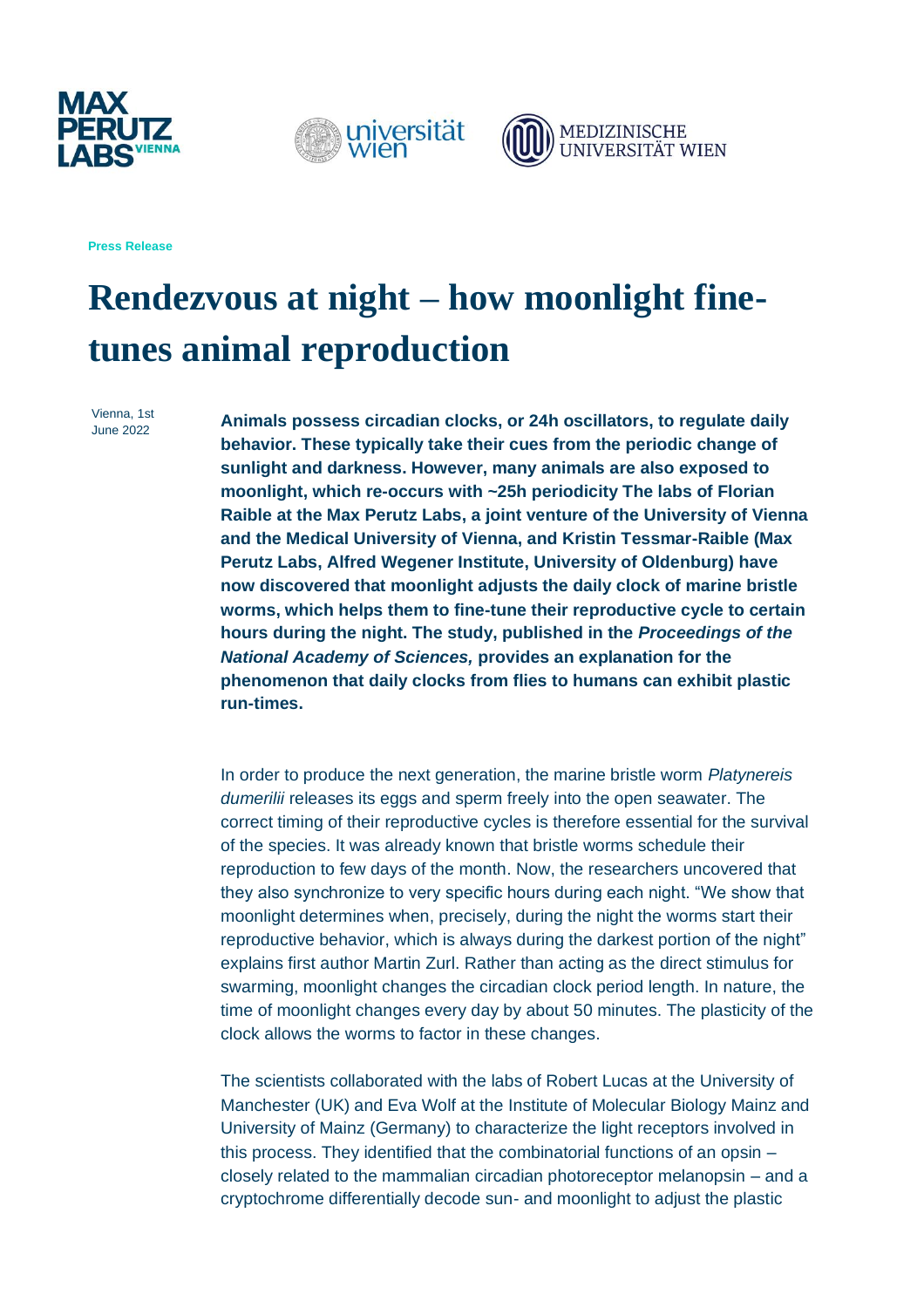





daily clock. In a collaboration with the lab of Charlotte Helfrich-Förster at the University of Würzburg (Germany) the researchers showed that the specific decoding of moonlight is also relevant for the daily clocks of other species.

The impact of light intensity on the period length of circadian clock has been documented for various organisms under artificial lab conditions for decades. However, the physiological relevance of these observations has been unclear. "Our work reveals that there is an ecological meaning behind the observation that the circadian clock of an individual can run with different speeds", explains Kristin Tessmar-Raible. Of note, humans show such circadian plasticity, too. For instance, patients with bipolar disorder exhibit enigmatic circalunidian (i.e.24.8h) periods correlated with their mood switches. The scientists hope that their work will help to understand the origin and consequences of biological timer plasticity, as well as its interplay with natural timing cues.

## **Publication:**

Martin Zurl, Birgit Poehn, Dirk Rieger, Shruthi Krishnan, Dunja Rokvic, Vinoth Babu Veedin Rajan, Elliot Gerrard, Matthias Schlichting, Lukas Orel, Aida Ćorić, Robert J. Lucas, Eva Wolf, Charlotte Helfrich-Förster, Florian Raible,and Kristin Tessmar-Raible: **Two light sensors decode moonlight versus sunlight to adjust a plastic circadian/circalunidian clock to moon phase. Proceedings of the National Academy of Sciences 2022**

doi: 10.1073/pnas.2115725119